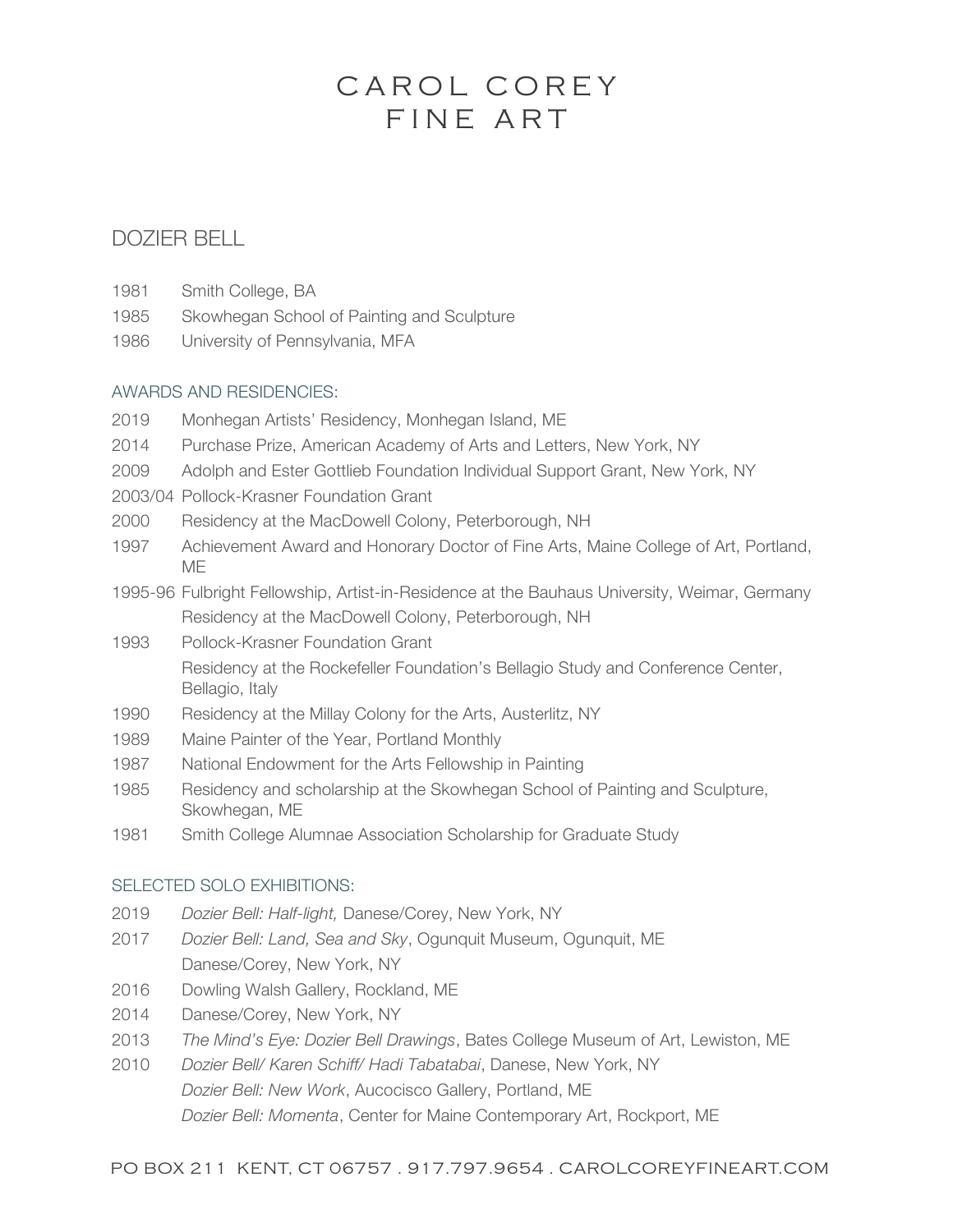- 2009 *Navigator*, Sarah Moody Gallery of Art, University of Alabama, Tuscaloosa, AL DFN Gallery, New York, NY
- 2007 Aucocisco Gallery, Portland, M
- 2006 DFN Gallery, New York, NY
- 2005 Chase Gallery, Boston, MA Aucocisco Gallery, Portland, ME
- 2004 DFN Gallery, New York, NY Aucocisco Gallery, Portland, ME University of Maine Museum of Art, Bangor, ME Aether, National Academy of Sciences
- 2003 Meditations of Spirit, The Hudson River Museum, Yonkers, NY A.V.C. Contemporary Arts, New York, NY
- 2002 Aucocisco Gallery, Portland, ME
- 2001 Chase Gallery, Boston, MA
- 2000 June Fitzpatrick Gallery, Portland, ME Schmidt-Bingham Gallery, New York, NY
- 1999 Chase Gallery, Boston, MA
- 1998 June Fitzpatrick Gallery, Portland, ME *Dozier Bell: Primary Themes*, Lyman Allyn Museum, New London, CT
- 1997 Schmidt-Bingham Gallery, New York, NY
- 1995 *The Dissonant Heart (*photography, in collaboration with the poet Wesley McNair), Portland Museum of Art, Portland, ME

Schmidt-Bingham Gallery, New York, NY

- 1994 *Original Place: Recent Work by Dozier Bell and Ken Greenleaf*, Farnsworth Art Museum, Rockland, ME, and Bunknell University, Lewisburg, PA
- 1992 Schmidt-Bingham Gallery, New York, NY
- 1991 *Dozier Bell: Horizons and Beyond*, Ogunquit Museum of American Art, Ogunquit, ME Bingham-Kurts Gallery, Memphis, TN
- 1990 Schmidt-Bingham Gallery, New York, NY
- 1989 Marilyn Butler Fine Arts, Scottsdale, AZ
- 1988 Schmidt-Bingham Gallery, New York, NY
- 1987 O'Farrell Gallery, Brunswick, ME

# SELECTED GROUP EXHIBITIONS

- 2020 *Undercurrent*, Page Gallery, Camden, ME
- 2019 *The LIGHT Show*, Denver Art Museum, Denver, CO *Fear and Wonder: Sublime Landscapes on Paper—Selections from the Museum's Collection*, The Museum of Fine Arts, Houston, TX
- 2018 *John Fraser/Dozier Bell/Eric Lebofsky,* Zolla/Lieberman Gallery, Chicago, IL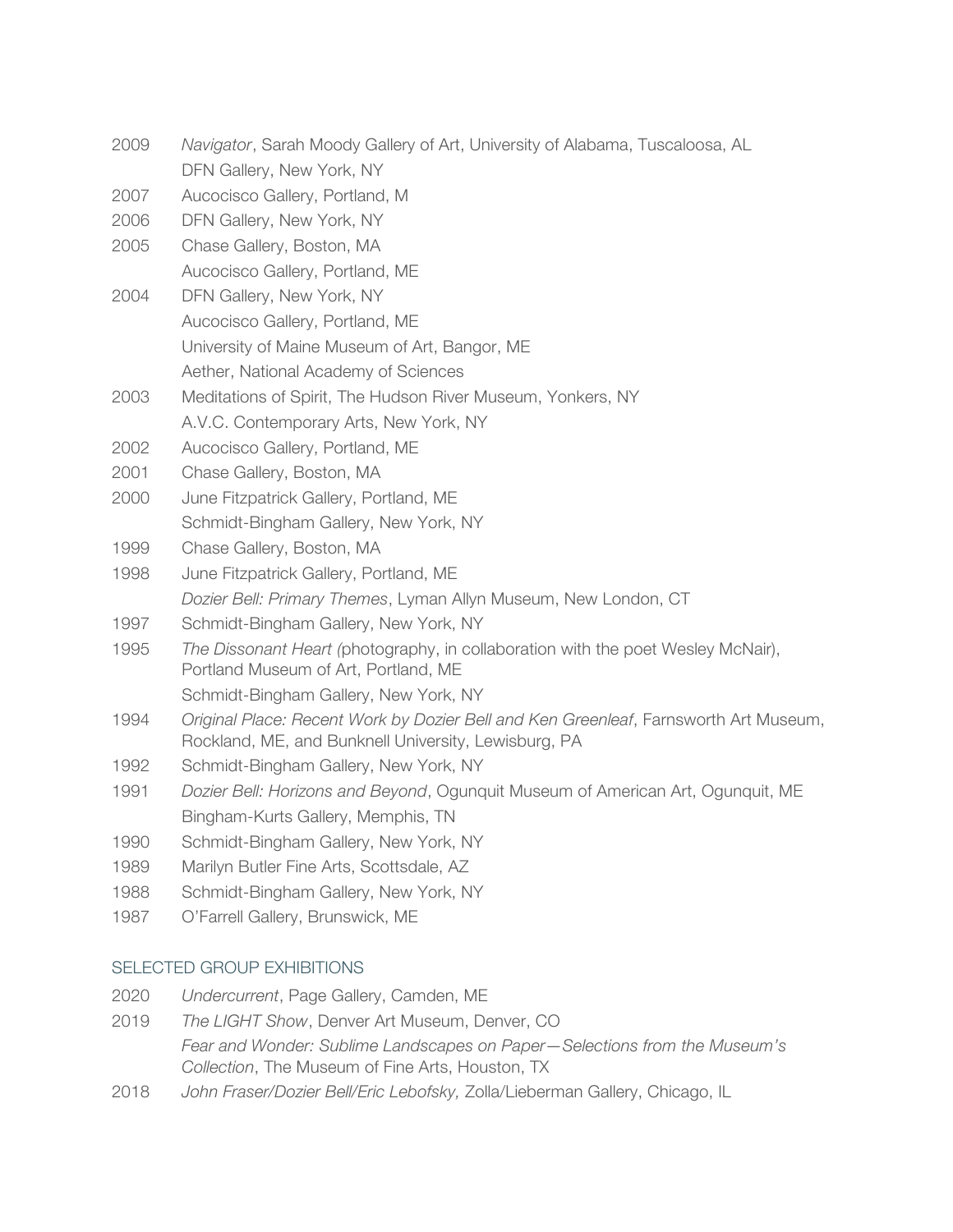*Inside the Cube: Looking Back Over 40 Years*, Art Gallery, University of New England, Portland, ME

- 2017 *48th Collector's Show & Sale*, Arkansas Arts Center, Little Rock, AR
- 2016 *Drawing Conclusions*, Danese/Corey, New York, NY
- 2015 *Land & Sea*, Danese/Corey, New York, NY *Bray, Bell & Malin*, Caldbeck Gallery, Rockland, ME *Director's Cut: Selections from the Maine Art Museum Trail*, Portland Museum of Art, Portland, ME 2014 *Invitational Exhibition of Visual Arts and Exhibition of Work by Newly Elected Members and Recipients of Honors and Awards*, American Academy of Arts and Letters, New York, NY 2013 *A Gathering: Dozier Bell, Catherine Hamilton, Jane Rosen and Kiki Smith*, Welch School of Art and Design Galleries, Georgia State University, Atlanta, GA 45th Collector's Show & Sale, Arkansas Arts Center, Little Rock, AR *Charcoal!,* Schick Art Gallery, Skidmore College, Saratoga Springs, NY *Woods, Lovely, Dark, and Deep*, DC Moore Gallery, New York, NY *Seescape*, George Adams Gallery, New York, NY *Maine Women Pioneers*, University of New England, Portland, ME 2012 *Small Scale: Expansive Visions* (Dozier Bell, Tom Fairs, Marcel Gähler, Rob Matthews, Tom Molloy, Charles Ritchie), Gallery Joe, Philadelphia, PA *Land, Sea, and Sky: Contemporary Art in Maine*, Addison Gallery of American Art, Andover, ME 2011 *Works on Paper II,* Danese, New York, NY *Synthetic Supports: Plastic is the New Paper*, Museum of Fine Arts, Houston, TX 2010 *Sacred and Profane*, Portsmouth Museum of Fine Art, Portsmouth, NH 2009 *Selections from the Ogunquit Museum of American Art*, Portsmouth Atheneum, Portsmouth, NH Portland Museum of Art Biennial, Portland, ME 2008 *Art from Anxious Times*, Art Students League, New York, NY *Transcendental and Sublime*, Gallery of Contemporary, Art Sacred Heart University, Fairfield, CT *Silence*, La Galeria, Consell de Cent, Barcelona *Midnight Full of Stars*, Visual Arts Center of New Jersey, Summit, NJ Works on Paper, Park Avenue Armory, New York, NY
- 2007 *New Artists*, Bentley Gallery, Scottsdale, AZ Introductions II, Stremmel Gallery, Reno, NV
- 2006 *The Figure in American Painting and Drawing, 1985-2005*, Ogunquit Museum of American Art, Ogunquit, ME

*Maine Menagerie*, Center for Maine Contemporary Art, Rockport, ME

2005 *The Environment of Landscape: Works from the Olivia and Ellwood Straub Collection*, Bates College Museum of Art, Lewiston, ME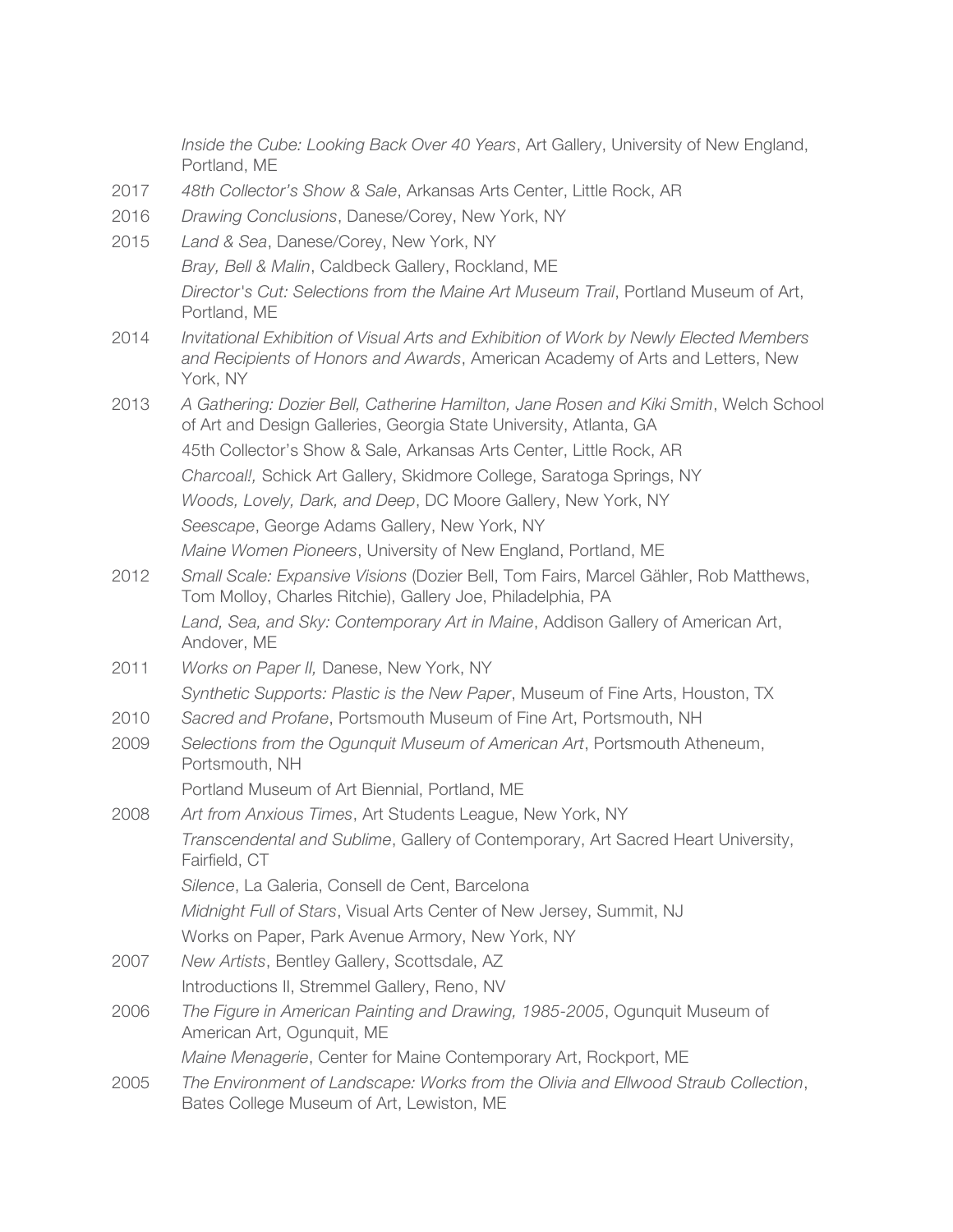- 2004 *Images of Times and Place: Contemporary Views of Landscape*, Lehman Gallery, Bronx, NY
- 2003-04 *Facing Reality: The Seavest Collection of Contemporary Realism*, Neuberger Museum of Art, Purchase, NY
- 2002 *Prelude to an Apocalypse*, Art Gallery of the University of New England, Westbrook, ME *From Nature*, AVC Contemporary Arts, New York, NY *Past, Present, Future: 50th Anniversary Exhibition Center for Maine Contemporary Art,* Center for Maine Contemporary Art, Rockport, ME *Keenly Observed*, Sacred Heart University, Fairfield, CT
- 2001-02 *Re-Presenting Representation V,* Arnot Art Museum, Elmira, NY
- 2000 *Photographing Maine: 1850-2000*, Center for Maine Contemporary Art, Rockport, ME
- 1999 *Different Strokes,* The Farnsworth Museum, Rockland, ME
- 1998 *After Nature*, The Herter Gallery, University of Massachusetts, Amherst, MA *After Dark*, Maine Coast Artists, Rockport, ME *Seasons of Change: Maine Women Artists and Nature,* In conjunction with the American Women Nature Writers Conference at the Payson Gallery, Westbrook College, Portland, ME
- 1997 *Invitational Exhibition*, Memphis College of Art, Memphis, TN
- 1996-97 *Destiny Manifest: American Landscape Painting in the 90's*, Samuel P. Harn Museum of Art, University of Florida, Gainesville, FL
- 1996 *Inside/Outside: Recent Photography from the MacDowell Colony*, Hood Museum of Art, Dartmouth College, Hanover, NH and the Art Gallery of the University of New Hampshire, Durham, NH

*Changing Horizons: Landscape on the Eve of the Millennium*, Katonah Museum of Art, Katonah, NY

*Skowhegan at 50: The Maine Legacy*, Center for Maine Contemporary Art, Rockport ME, and Baxter Gallery, Portland, ME

*Torn Asunder: Collage in Twentieth-Century Art*, Portland Museum of Art, Portland, ME *Fractured Fairy Tales: Art in the Age of Categorical Disintegration*, Duke University Museum of Art, Durham, NC

- 1995 *Irrational Landscapes*, Binghamton University Art Museum, Binghamton, and the New York Academy of Sciences, New York, NY
- 1994 *The Collectors' Show*, The Arkansas Art Center, Little Rock, AR

*Ten Years, Ten Artists,* Albers Fine Art Gallery, Memphis, TN *Dialogues: On and Off the Wall*, Schmidt-Bingham Gallery, Garth Clark Gallery and Peter Joseph Gallery, New York, NY

*Landscape not Landscape*, Gallery Camino Real, Boca Raton, FL

*Contemporary Landscapes*, Evans-Gropper-Willis Gallery, San Francisco, CA

1993 *The Collectors' Show*, The Arkansas Art Center, Little Rock, AR *Landscape as Metaphor: The Transcendental Vision*, Fitchburg Art Museum, Fitchburg, MA and Newport Art Museum, Newport, RI *Gender and Identity,* Baxter Gallery, Maine College o Art, Portland, ME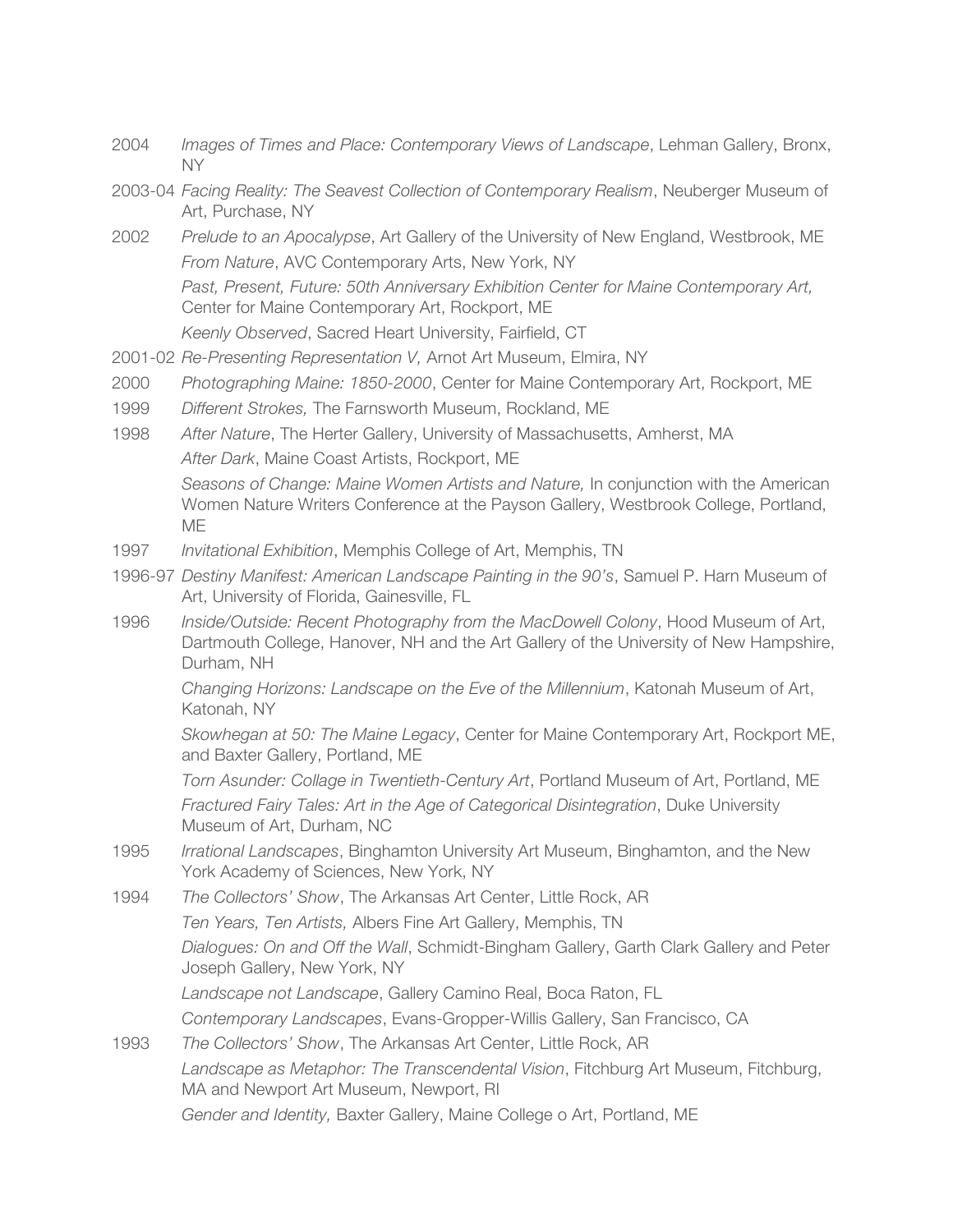- 1992 *On the Edge: 40 Years of Maine Painting*, Center for Maine Contemporary Art, Rockport, ME and Portland Museum of Art, Portland, ME *Art of Maine: A Bounty of Woods and Water*, Monmouth Museum, Lincroft, NJ *Apocalypse and Resurrection*, AmFAR Benefit and Exhibition, The Gallery Three Zero, New York, NY
- 1991 *Darkness into Light*, Lintas: Worldwide, New York, NY
- 1990 *Perspectives: Celebrating Contemporary Art at the Portland Museum*, Portland Museum of Art, Portland, ME *Beyond Black and White: Contemporary Hand-Painted Photographs*, The Farnsworth Art Museum, Rockland, ME
- 1989 *Interstices*, Farnsworth Art Museum, Rockland, ME *Vision and Visions: Contemporary Landscape Painting*, Tavelli Gallery, Aspen, CO *New Work*, Dean Velentgas Gallery, Portland, ME *Contemporary Environment*, General Electric Company, Fairfield, CT *Landscape of the Spirit*, The Bruce Museum, Greenwich, CT
- 1988 *Fresh Paint*, Maine College of Art, Portland, ME *The Face of the Land*, Southern Alleghenies Museum of Art, Loretto, PA
- 1987 *Beyond Observation*, Schmidt-Bingham Gallery, New York, NY *New Artists: The Gloria Wilcher Memorial Exhibition*, Currier Gallery, Manchester, NH *Gallery Invitational*, The Farnsworth Museum of Art, Rockland, ME *Six Young Maine Painters*, curated by Neil Welliver, Maine Coast Artists, Rockport, ME

# SELECTED BIBLIOGRAPHY

- 2018 Miller. Chris. "Pensive Vistas of the Lonely Earth," *Art New City*, May 4, 2018.
- 2017 Kelleher, Katy, text and Greta Rybus, photographs. *Handcrafted Maine: Art, Life Harvest & Home*. Princeton: Princeton Architectural Press, 2017, pp. 28-36. Dickey, Sierra. "Nature's Morals," *The Take Magazine*, August 9, 2017. Wood, Antrese. "An Interview with Dozier Bell," *Savvy Painter*, May 17, 2017.
- 2015 Kany, Daniel. "Varied Landscapes at Caldbeck Gallery." *Portland Press Herald*. September 14, 2015. Smee, Sebastian. "Portland Museum exhibition offers statewide sampler." *Boston Globe*,

July 14, 2015. 2014 McClure, Faith. "Review: Four artists Transform GSU's Welch School Gallery into an

- aviary of metaphors," *Arts Atl*, February 19, 2014. Belz, Carl. "Dozier Bell's Drawings," *Left Bank Art Blog*, February 20, 2014. Little, Carl. "Descending, Lifting, Rising, Swells." *Hyperallergic*, November 9, 2014
- 2013 Konau, Britta. "Dozier Bell: The Mind's Eye" *The Portland Phoenix*, April 28, 2013.
- 2012 Newhall, Edith. "Downsizing," *The Philadelphia Inquirer*, December 9, 2012.
- 2010 "Featured Artist: Doizer Bell," *Making the Art Seen,* Artspace@16 Online Gallery, September 13, 2010.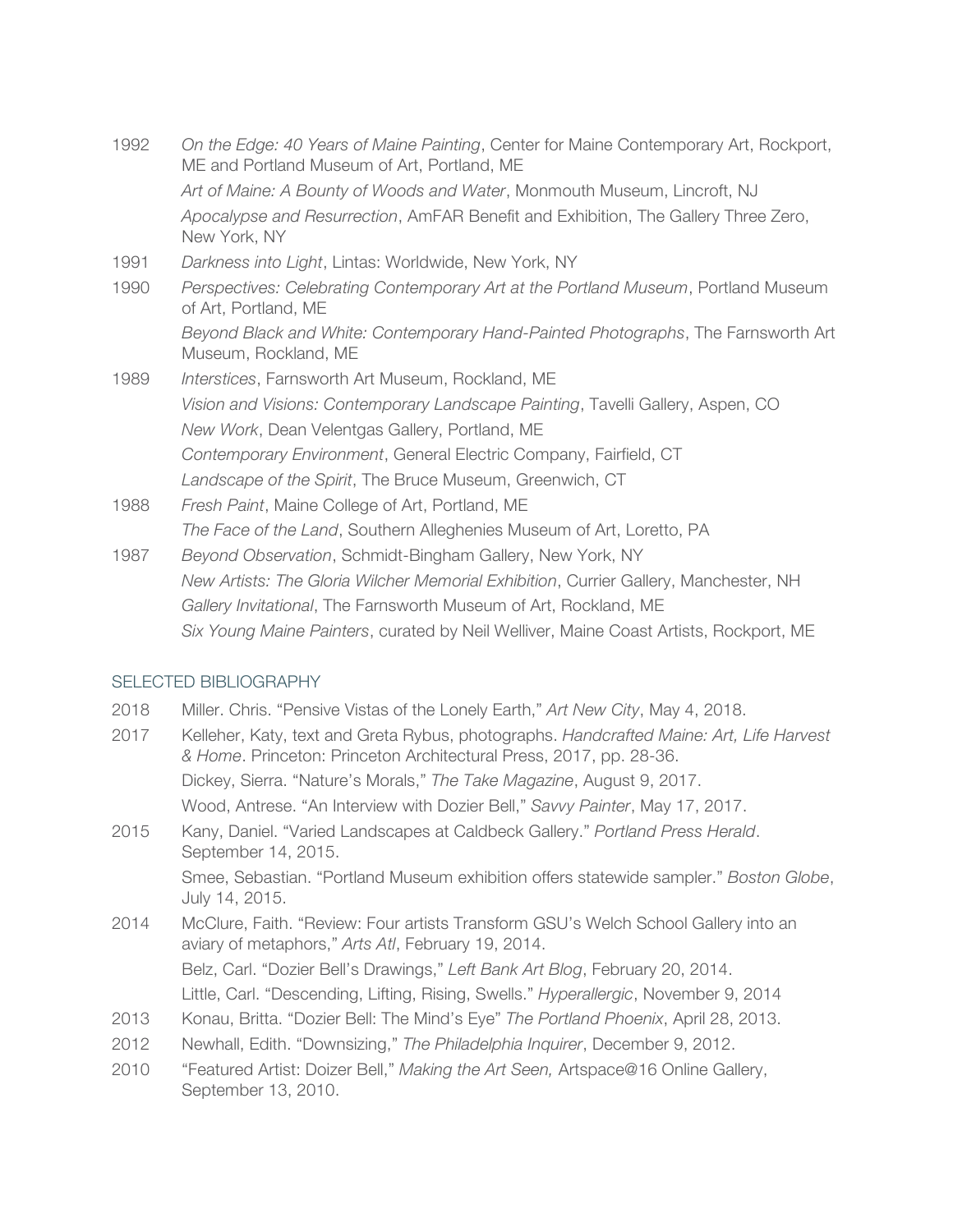|      | Kany, Daniel. "Art Review: Romanticism, brilliantly on target," Maine Sunday Telegram,<br>October 24, 2010.                                        |
|------|----------------------------------------------------------------------------------------------------------------------------------------------------|
| 2009 | Bonneville, Brenda. "Interview with Artist Dozier Bell," Maine Art Scene, June 5, 2009.                                                            |
|      | Smee, Sebastian. "Maine event." The Boston Globe, May 8, 2009                                                                                      |
|      | Nelson, James. "Dozier Bell's Small Works a Revelation at the University of Alabama."<br>The Birmingham News, August 16, 2009.                     |
|      | Little, Carl. "The Bleak and the Beautiful," Maine Home and Design, April 2009.                                                                    |
| 2008 | SG, Hermione. "Works on Paper, 2008: Park Avenue Armory NYS." Demos News March,<br>March 3, 2008.                                                  |
|      | Mergen, Gernard. Weather Matters: An American Cultural History Since 1990. University<br>Press of Kansas, 2008.                                    |
|      | Isaacson, Phillip. "Dozier Bell's Tiny Charcoals Loom Large," The Maine Sunday<br>Telegram, September 2, 2007.                                     |
| 2006 | Fensterstock, Lauren. "Dozier Bell: New Paintings." Art New England, February/March<br>2006.                                                       |
| 2005 | Keyes, Bob. "Bell's 'radiant vision' on view at Aucocisco." Maine Sunday Telegram,<br>November 20, 2005.                                           |
|      | Page, Ian. "Remote Meditations." The Portland Phoenix, November 25, 2005.                                                                          |
| 2004 | Dawson, Jessica. "Mining the Leaden Skies." (NAS exhibition review), The Washington<br>Post, March 18, 2004.                                       |
|      | WETA, Washington Public Television, "Around Town," (NAS exhibition review), May 6,<br>2004.                                                        |
|      | Kramer, Hilton. "Painter Dozier Bell Reaches to the Skies and Finds the Divine." The New<br>York Observer, October 4, 2004.                        |
|      | Moynihan, Megan. "Subtle and Expressive Works at DFN." The Tribeca Trib, Vol. 11,<br>Issue 2, October 2004.                                        |
| 2002 | Thompson, Chris. "Warmachines: Dozier Bell at Aucocisco." The Portland Phoenix,<br>November 22, 2002.                                              |
| 2000 | Maxwell, Douglas F. "Dozier Bell," Exhibitions, April 15, 2000.                                                                                    |
|      | Gold, Donna. "Eye of the Beholder," The Maine Times, April 12, 2000.                                                                               |
|      | "Maine Art Goes to Manhattan." The Maine Times, March 30, 2000.                                                                                    |
|      | Russell, Jenna. "Obscure Sunshine: Dozier Bell at June Fitzpatrick." The Portland<br>Phoenix, July 28, 2000.                                       |
| 1999 | Zevitas, Steven. New American Paintings, Number 20: The Fourth Open Studios<br>Northeast Competition. Wellesley, MA: The Open Studios Press, 1999. |
| 1998 | Moore, Milton. "Images of the Heavens and earth make a powerful impression at Lyman<br>Allyn exhibit." The Day, May 19, 1998.                      |
|      | Richardson, Trevor. After Nature. Amherst: Herter Art Gallery, University of<br>Massachusetts, 1998 (exhibition catalogue).                        |
|      | "Two June shows in July." The Maine Times, July 16, 1998.                                                                                          |
|      | "Bell's Layers of Conflict Give Off a Spiritual Intensity." Maine Sunday Telegram, July 19,<br>1998.                                               |
|      | "Dozier Bell: The Conflict Series." Art New England, October/November 1998.                                                                        |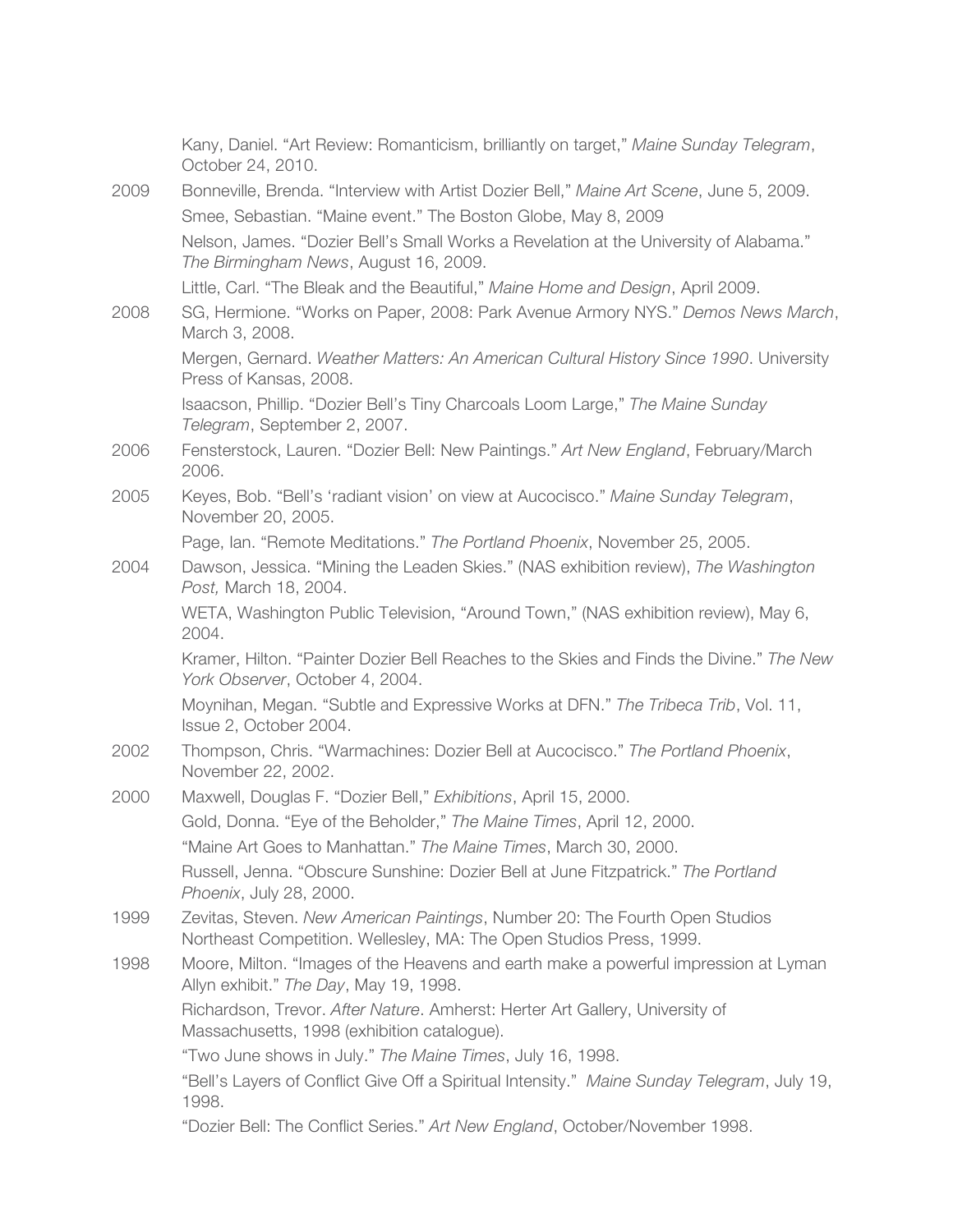|      | Dozier Bell: Primary Themes. Lyman Allyn Art Museum (exhibition catalogue).                                                                                             |
|------|-------------------------------------------------------------------------------------------------------------------------------------------------------------------------|
| 1997 | Melrod, George "You Are Here: Mapping out the terrain of earth, sky, nature, and the<br>human psyche." Art & Antiques, October 1997.                                    |
|      | Maxwell, Douglas F. and Young, Dede. Destiny Manifest: American Landscape Painting<br>in the Nineties. Gainsville, FL: Harn Museum of Art, 1997 (exhibition catalogue). |
|      | Struve, William. An American Landscape Collection: Views from the Heartland. Zurich<br>Kemper Investments Collection catalogue.                                         |
| 1996 | Lombardi, D. Dominick "The New Art of Landscape Painting." The Record-Review,<br>August 16, 1996.                                                                       |
|      | Marshall, Laurence A. "Books in Brief." The Sciences, November/December 1996.                                                                                           |
|      | Fractured Fairy Tales: Art in the Age of Categorical Disintegration. Durham, NC: Duke<br>University Museum of Art, 1996 (exhibition catalogue).                         |
|      | King, George. Changing Horizons: Landscape on the Eve of the Millennium. Katonah,<br>NY: Katonah Museum of Art, 1996 (exhibition catalogue).                            |
| 1995 | Jacks, Shirley. "A Stunning Collaboration Between Two of Maine's Best." The Greater<br>Old Port Guide and Downtown Arts District, October 12, 1995.                     |
| 1994 | Tate, Haines Sprunt. "The Double Vision of Bell and Greenleaf." Maine Times, October<br>24, 1994.                                                                       |
| 1991 | Gold, Donna. "Dozier Bell: Spareness of Color, Content Characterize Maine Native's<br>Work," Kennebec Journal, April 6, 1991.                                           |
|      | McWilliams, Margot. "New Work on Paper." Casco Bay Weekly, April 11, 1991.                                                                                              |
|      | Koeppel, Frederic. "Vibrant Vision Contrasts with Delicate Darkness." The Commercial<br>Appeal, Art Reviews, April 18, 1991                                             |
|      | "Ogunquit show features John Laurent, Dozier Bell." Morning Sentinel, June 29, 1991.                                                                                    |
|      | "Laurent and Bell in Black and White." The Maine Times, July 12, 1991.                                                                                                  |
|      | Isaacson, Philip. "Artists' Works Merit Attention." Maine Sunday Telegram, July 14,<br>1991.                                                                            |
| 1990 | Little, Carl. "Metamorphosis: Four Maine Artists." Art New England, July/August 1990.                                                                                   |
| 1989 | Simmer, William. "The Spiritual Side of Art." The New York Times, April 2, 1989.                                                                                        |
| 1988 | Beem, Edgar Allen. "True native vision: Celeste Roberge and Dozier Bell, two of Maine's<br>most important artists." The Maine Times, December 2, 1988.                  |

# Grimes, Nancy. "Dozier Bell at Schmidt Bingham." *Artnews*, 1998.

### SELECTED PUBLIC COLLECTIONS

21 C Museum Collection, Louisville, KY Arkansas Art Center, Little Rock, AR Arthur Andersen & Company, St. Paul, MN AT&T, New York, NY Bates College Museum of Art, ME Boise Art Museum, Boise, ID Bowdoin College Museum of Art, Brunswick, ME